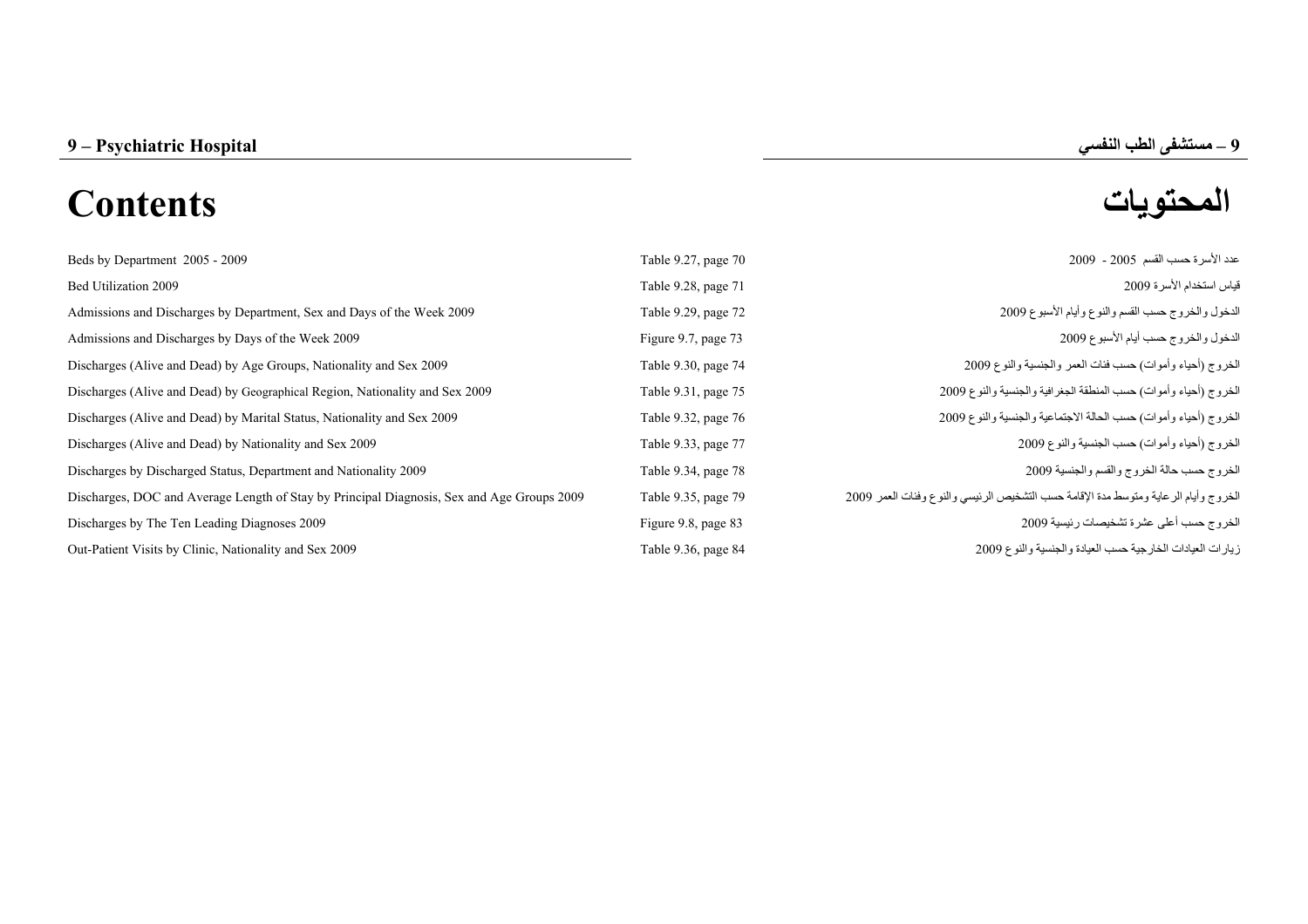## **جدول 9.27 Table عدد الأسرة حسب القسم 2005 - 2009 Beds by Department 2005 - 2009**

<span id="page-1-0"></span>

| <b>Department</b>         | 2009 | 2008            | 2007 | 2006 | 2005 | القسم                  |
|---------------------------|------|-----------------|------|------|------|------------------------|
| Psychiatric               | 82   | 82              | 63   | 63   | 63   | الطب النفسي            |
| Child and Adolescent      | 12   | 12              | 12   | 12   | 12   | الوحدة النفسية للأطفال |
| Drug and Alcohol          | 29   | 29              | 26   | 26   | 16   | الكحول والمخدرات       |
| Psycho-Geriatric          | 30   | 30              | 31   | 31   | 31   | الطب النفسي لكبار السن |
| <b>Mental Retardation</b> | 40   | 40              | 43   | 43   | 43   | التخلف العقلي          |
| Long Term Rehabilitation  | 33   | 33 <sup>1</sup> | 39   | 39   | 39   | الاقامة الطويلة        |
| <b>Total</b>              | 226  | 226             | 214  | 214  | 204  | الحملة                 |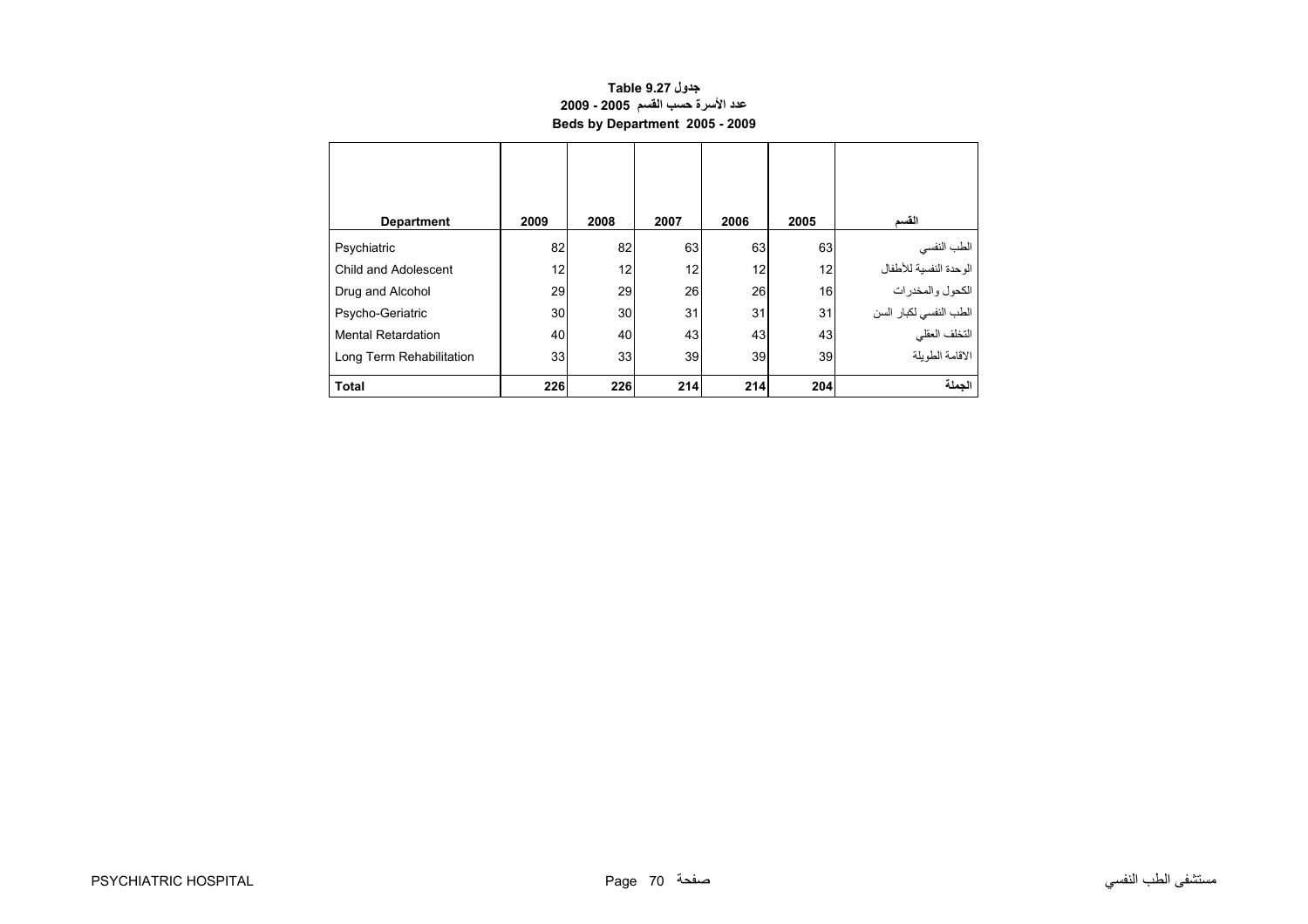<span id="page-2-0"></span>

| الجملة<br>الكلية<br>Grand<br><b>Total</b> | الاقامة<br>الطويلة <sup>1</sup><br><b>Long Term</b><br>Rehabilitation <sup>1</sup> | الجملة<br><b>Total</b> | التخلف<br>العقلى<br><b>Mental</b><br>Retardation | الطب النفسي<br>لكبار السن<br>Psycho-<br>Geriatric | الكحول<br>والمخدرات<br>Drug &<br>Alcohol | الوحدة النفسية<br>للأطفال<br>Child &<br>Adolescent | الطب النفسي<br><b>Psychiatric</b> | البيان<br><b>Description</b>                                     |
|-------------------------------------------|------------------------------------------------------------------------------------|------------------------|--------------------------------------------------|---------------------------------------------------|------------------------------------------|----------------------------------------------------|-----------------------------------|------------------------------------------------------------------|
| 1,043                                     |                                                                                    | 1,043                  | 33                                               | 86                                                | 160                                      | 85                                                 | 679                               | اجمالي الدخول<br><b>Total admissions</b>                         |
| 1,046                                     |                                                                                    | 1,046                  | 46                                               | 120                                               | 192                                      | 85                                                 | 603                               | اجمالي الخروج<br>Total discharges                                |
| 226                                       | 33                                                                                 | 193                    | 40                                               | 30                                                | 29                                       | 12                                                 | 82                                | عدد الأسر ة<br>No. of beds                                       |
| 82,490                                    | 12,045                                                                             | 70,445                 | 14,600                                           | 10,950                                            | 10,585                                   | 4,380                                              | 29,930                            | أيام الأسرة<br>Bed days available                                |
| 81,320                                    | 1,460                                                                              | 79,860                 | 15,768                                           | 14,054                                            | 9,768                                    | 4,047                                              | 36,223                            | أيام المرضى <sup>2</sup><br>Patient-days overnight <sup>2</sup>  |
| 19                                        |                                                                                    | 19                     | $\mathbf{1}$                                     | 3                                                 | 5                                        | 3                                                  | 7                                 | ايام المرضى < يوم <sup>2</sup><br>Patient days < 1 day $^2$      |
| 81,339                                    | 1,460                                                                              | 79,879                 | 15,769                                           | 14,057                                            | 9,773                                    | 4,050                                              | 36,230                            | جملة أيام المرضى <sup>2</sup><br>Total Patient days <sup>2</sup> |
| 98.6                                      | 12.1                                                                               | 113.4                  | 108.0                                            | 128.4                                             | 92.3                                     | 92.5                                               | 121.0                             | معدل أشغال السر بر<br>Bed occupancy rate                         |
| 4.6                                       |                                                                                    | 5.4                    | 1.2                                              | 4.0                                               | 6.6                                      | 7.1                                                | 7.4                               | معدل دوران السرير<br>Turnover rate                               |
| 1.1                                       |                                                                                    | $-9.0$                 | $-25.4$                                          | $-25.9$                                           | 4.2                                      | 3.9                                                | $-10.4$                           | فترة فراغ السرير <sup>3</sup><br>Turnover interval <sup>3</sup>  |
| 2.9                                       |                                                                                    | 2.9                    | 0.1                                              | 0.2                                               | 0.4                                      | 0.2                                                | 1.9                               | متوسط الدخول اليومي<br>Average daily admission                   |
| 2.9                                       |                                                                                    | 2.9                    | 0.1                                              | 0.3                                               | 0.5                                      | 0.2                                                | 1.7                               | متوسط الخروج اليومي<br>Average daily discharge                   |
| 78                                        |                                                                                    | 76.4                   | 343                                              | 117                                               | 51                                       | 48                                                 | 60                                | متوسط مدة الأقامة<br>Average length of stay                      |

# **جدول 9.28 Table قياس استخدام الأسرة <sup>2009</sup> Bed Utilization 2009**

ولم يتم إدخال أو خروج مرضى من الوحدة ، واستخدمت بقية الأسرة لخدمات أخرى . .

1) لعدة الإقامة الطويلة : عدد المرضى في وحدة الإقامة الطويلة 33 مريض لعام 2009 ، 2009 لعام 2009 لعام 2009 (1 له مريض لعام 2009 لعام 2009 له مريض عام 2009 لعام 2009 لعام 2009 له مريض في المرضى عند : الطويلة 33 مريض لعام 20

2) Patient Days counted for the period from day of admission till discharge date (2) أيام المرضى : تم احتساب جملة أيام المرضى للفترة ما بين الدخول والخروج المرضى الفترة المرضى الفترة المرضى المرضى الفترة المرضى المرضى أيا للمريض من المستشفى وليس بطريقة الإحصاء اليومي . . census daily the by not and

3 ) فترة فراغ السرير : الأعداد السالبة تشير الى أن القسم يستخدم أسرة "Turnover Interval: Negative sign indicate that the concerned department (3 ) فترة فراغ السرير : الأعداد السالبة تشير الى أن القسم يستخدم أسرة<br>أقسام أخ is utilising more beds than allocated .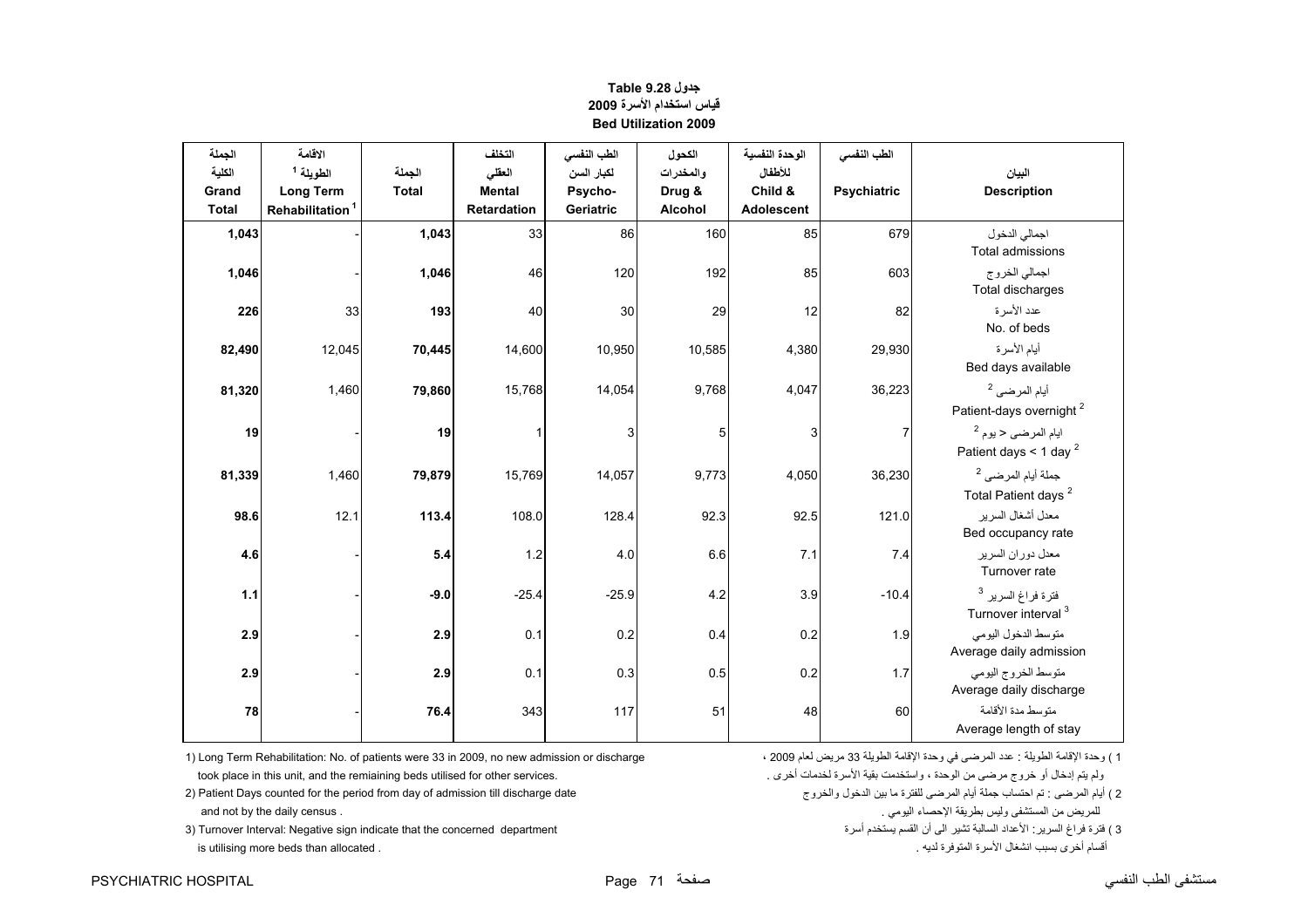<span id="page-3-0"></span>

| <b>Total</b>   | Fri الجملة     |                |              | Thurs الجمعة   | Wed الخميس            |                | Tues الأربعاء  |                | Mon الثلاثاء |                | الأثنين  Sun   |                |              | الأحد  Sat     | السبت        |              |        |                            |
|----------------|----------------|----------------|--------------|----------------|-----------------------|----------------|----------------|----------------|--------------|----------------|----------------|----------------|--------------|----------------|--------------|--------------|--------|----------------------------|
| خروج<br>Disch. | دخول<br>Adm.   | خروج<br>Disch. | دخول<br>Adm. | خروج<br>Disch. | دخول<br>Adm.          | خروج<br>Disch. | دخول<br>Adm.   | خروج<br>Disch. | دخول<br>Adm. | خروج<br>Disch. | دخول<br>Adm.   | خروج<br>Disch. | دخول<br>Adm. | خروج<br>Disch. | دخول<br>Adm. | النوع<br>Sex |        | القسم<br><b>Department</b> |
| 355            | 400            | $6 \mid$       | 30           | 61             | 69                    | 75             | 73             | 39             | 71           | 100            | 64             | 66             | 66           | 8              |              | 27 Male      | ذكر    | الطب النفسي                |
| 248            | 279            | 11             | 38           | 65             | 51                    | 65             | 45             | 21             | 45           | 15             | 46             | 61             | 34           | 10             |              | 20 Female    | أنثى   | Psychiatric                |
| 60             | 60             |                | 1            | 33             | $\boldsymbol{\Delta}$ | 8              | 5              | 9              | 13           | $\overline{4}$ | 15             | $6 \mid$       | 19           |                |              | 3 Male       | ذكر    | الوحدة النفسية للأطفال     |
| 25             | 25             |                | 1            | 12             |                       | $\overline{4}$ | 3              | 3              | 5            | 3              | 5              | 3              | 7            |                |              | -Female      | أنثى   | Child & Adolescent         |
| 172            | 153            | 11             | $\mathbf 1$  | 41             | 25                    | 19             | 36             | 30             | 36           | 39             | 19             | 29             | 35           | $\overline{3}$ |              | 1 Male       | ذكر    | وحدة الكحول والمخدرات      |
| 20             | $\overline{7}$ | $\overline{3}$ | 2            |                |                       | 10             |                | 2              |              |                | $\overline{c}$ |                |              |                |              | 2 Female     | أنثى   | Drug & Alcohol             |
| 70             | 48             | 3              | 2            | 12             |                       | 6              | $\overline{7}$ | 10             | 13           | 34             | 5              | 5              | 12           |                |              | 2 Male       | ذكر    | الطب النفسي لكبار السن     |
| 50             | 38             |                |              | 16             | 3                     | 13             | 8              |                | 14           | 9              |                | 6              | 7            |                |              | 5 Female     | أنثى   | Psychogeryatric            |
| 30             | 20             | 3 <sup>l</sup> | 1            | $\overline{7}$ | 5                     | 3              |                | 4              | 9            | $\overline{2}$ |                | 9              | 3            | $\overline{2}$ |              | - Male       | ذكر    | التخلف العقلي              |
| 16             | 13             | $\overline{3}$ |              | 3              |                       |                |                | 3              | 6            | $\overline{c}$ |                |                |              |                |              | 1 Female     | أنثى   | Mental Retardation         |
|                |                |                |              |                |                       |                |                |                |              |                |                |                |              |                |              | - Male       | ذكر    | الإقامة الطويلة            |
|                |                |                |              |                |                       |                |                |                |              |                |                |                |              |                |              | -Female      | أنثى   | Long Term Rehabilitation   |
| 687            | 681            | 23             | 35           | 154            | 110                   | 111            | 122            | 92             | 142          | 179            | 104            | 115            | 135          | 13             |              | 33 Male      | نكر    |                            |
| 359            | 362            | 18             | 42           | 97             | 58                    | 92             | 56             | 33             | <b>70</b>    | 29             | 55             | 75             | 53           | 15             |              | 28 Female    | أننى   | الجملة<br><b>Total</b>     |
| 1,046          | 1,043          | 41             | 77           | 251            | 168                   | 203            | 178            | 125            | 212          | 208            | 159            | 190            | 188          | 28             |              | 61 Total     | الجملة |                            |

#### **جدول 9.29 Table الدخول والخروج حسب القسم والنوع وأيام الأسبوع<sup>2009</sup> Admissions and Discharges by Department, Sex and Days of the Week 2009**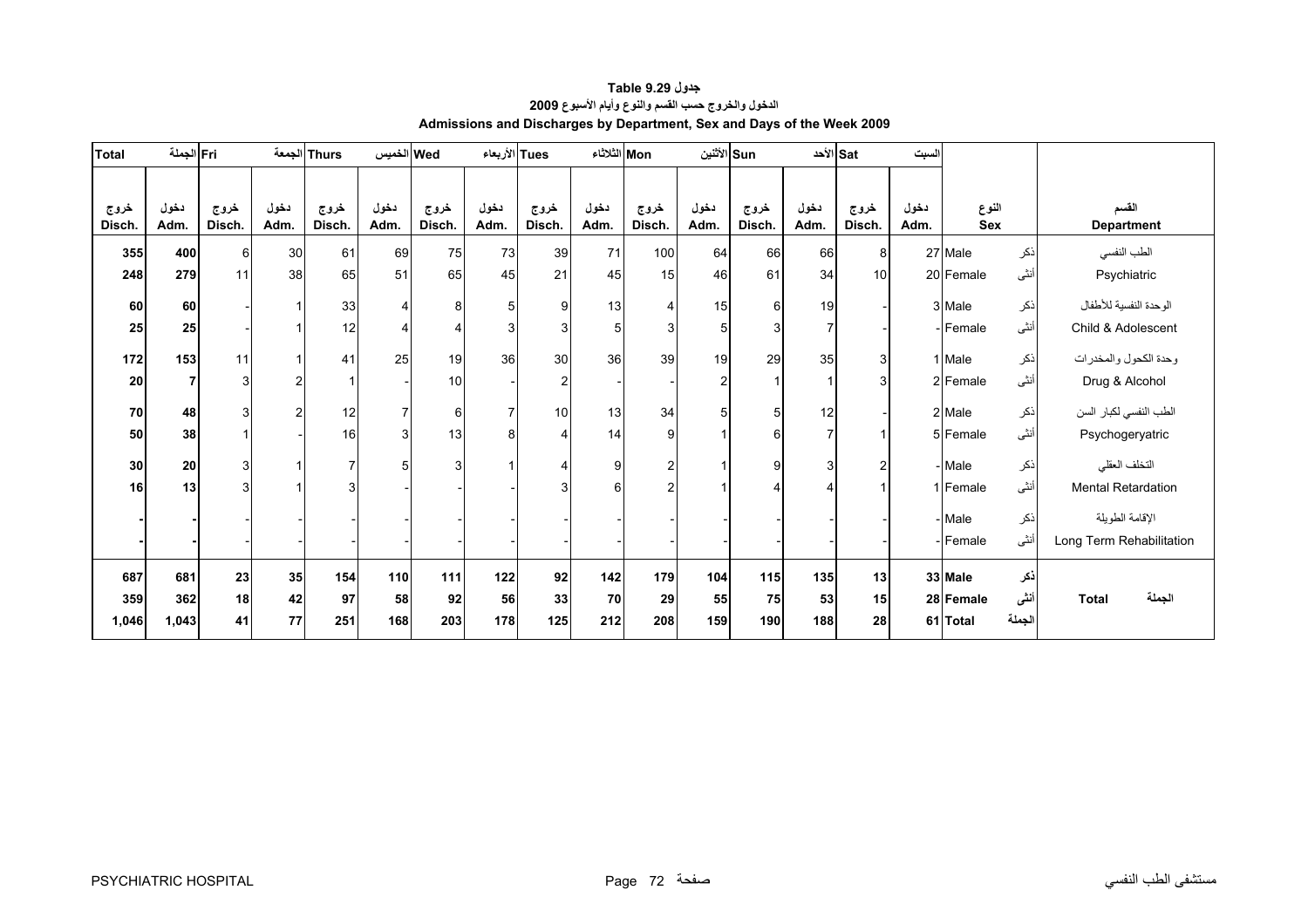**رسم بياني 9.7 Figure الدخول والخروج حسب أيام الاسبوع <sup>2009</sup> Admissions and Discharges By Days of the Week 2009**

<span id="page-4-0"></span>

Days of the week

مرجع: جدول 9.29 9.29 Table :Reference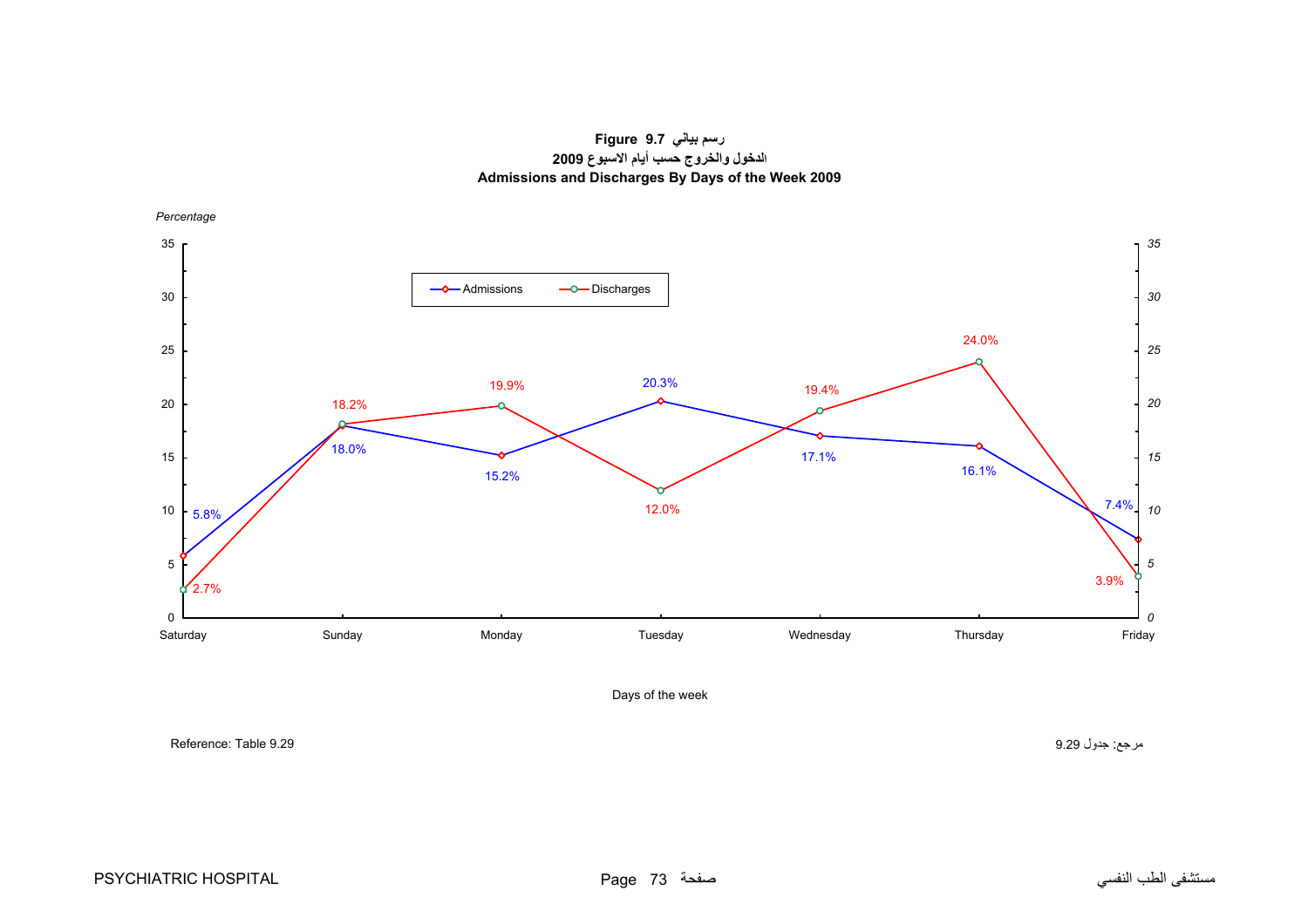<span id="page-5-0"></span>

| <b>Total</b>           |                |                    | Non-Bahraini الجملة    |                | غير بحرين <i>ي</i> | <b>Bahraini</b>        |                | بحريني      |                     |           |                                             |
|------------------------|----------------|--------------------|------------------------|----------------|--------------------|------------------------|----------------|-------------|---------------------|-----------|---------------------------------------------|
| الجملة<br><b>Total</b> | أننى<br>Female | ذكر<br><b>Male</b> | الجملة<br><b>Total</b> | أنشى<br>Female | ذكر<br>Male        | الجملة<br><b>Total</b> | أنثى<br>Female | ذكر<br>Male |                     |           | فنات العمر (بالسنوات)<br>Age Groups (Years) |
| 60                     | 15             | 45                 | 5                      |                | 4                  | 55                     | 14             |             | 41 Alive<br>- Dead  | حي<br>ميت | < 1 Year                                    |
| 68                     | 27             | 41                 | 7                      | 6              |                    | 61                     | 21             |             | 40 Alive<br>-Dead   | حي<br>ميت | $1-9$                                       |
| 294                    | 111            | 183                | 117                    | 75             | 42                 | 177                    | 36             |             | 141 Alive<br>-Dead  | حي<br>میت | $10 - 19$                                   |
| 228                    | 74             | 154                | 55                     | 22             | 33                 | 173                    | 52             |             | 121 Alive<br>- Dead | حي<br>ميت | $20 - 29$                                   |
| 209                    | 74             | 135                | 27                     | 7              | 20                 | 182                    | 67             |             | 115 Alive<br>- Dead | حي<br>ميت | $30 - 39$                                   |
| 122                    | 35             | 87                 | 5                      | 3              | $\boldsymbol{2}$   | 117                    | 32             |             | 85 Alive<br>- Dead  | حي<br>میت | $40 - 49$                                   |
| 38                     | 17             | 21                 | 1                      |                |                    | 37                     | 16             |             | 21 Alive<br>-Dead   | حي<br>ميت | $50 - 59$                                   |
| 23<br>3                | 6              | 17<br>3            |                        |                |                    | 23<br>3                | 6              |             | 17 Alive<br>3 Dead  | حي<br>ميت | $60 - 69$                                   |
|                        |                | 1                  | 1                      |                |                    |                        |                |             | - Alive<br>- Dead   | حي<br>ميت | $70 +$                                      |
| 1,043<br>3             | 359            | 684<br>3           | 218                    | 115            | 103                | 825<br>3               | 244            |             | 581 Alive<br>3 Dead | حي<br>ميت | الجملة<br><b>Total</b>                      |
| 1,046                  | 359            | 687                | 218                    | 115            | 103                | 828                    | 244            |             | 584 Total           | الجملة    |                                             |

## **جدول 9.30 Table الخروج (أحياء وأموات) حسب فئات العمر والجنسية والنوع <sup>2009</sup> Discharges (Alive and Dead) by Age Groups, Nationality and Sex 2009**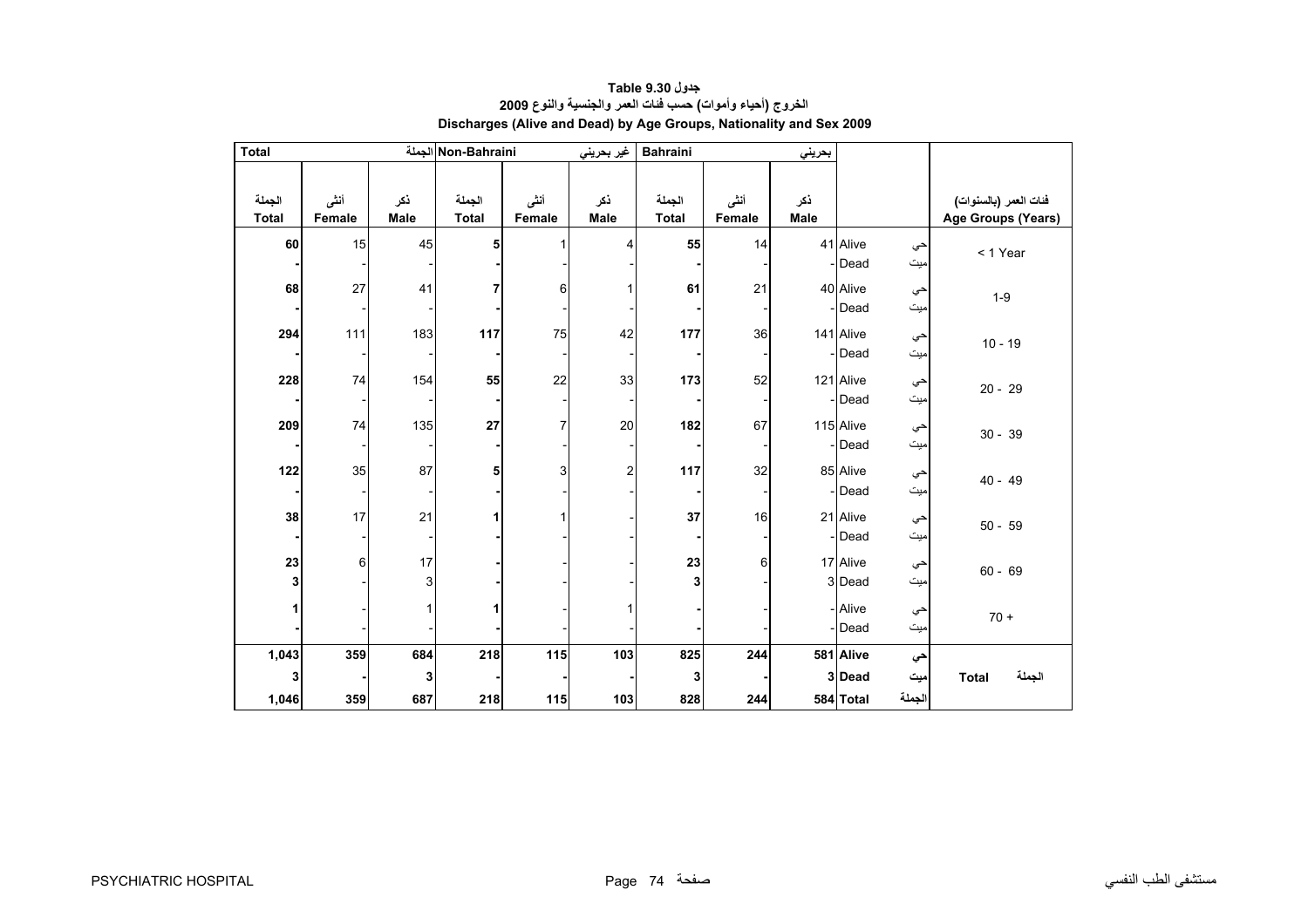<span id="page-6-0"></span>

| <b>Total</b>                    |                |               |                        |                 |             | Dead الجملة            |                |             |                        |                | Alive الأموات |                        |                |                     |                        |                | الأحياء     |                 |                      |
|---------------------------------|----------------|---------------|------------------------|-----------------|-------------|------------------------|----------------|-------------|------------------------|----------------|---------------|------------------------|----------------|---------------------|------------------------|----------------|-------------|-----------------|----------------------|
| <b>Dead</b>                     |                | Alive الأموات |                        |                 |             | الأحياء Non-Bahraini   |                |             | Bahraini غیر بحرینی    |                |               | Non-Bahraini بحرينى    |                | Bahraini غير بحريني |                        |                | حريني       |                 |                      |
| الجملة<br><b>Total</b>          | أنشى<br>Female | نكر<br>Male   | الجملة<br><b>Total</b> | أننسى<br>Female | ذكر<br>Male | الجملة<br><b>Total</b> | أننى<br>Female | ذكر<br>Male | الجملة<br><b>Total</b> | أنشى<br>Female | نكر<br>Male   | الجملة<br><b>Total</b> | أننى<br>Female | نكر<br><b>Male</b>  | الجملة<br><b>Total</b> | أننى<br>Female | نكر<br>Male | Region          | المنطقة              |
|                                 |                |               | 14                     | 2               | 12          |                        |                |             |                        |                |               | 2                      |                |                     | 12                     |                |             | 11 Hidd         | الحد                 |
|                                 |                |               | 138                    | 51              | 87          |                        |                |             |                        |                |               | 23                     | 17             | 6                   | 115                    | 34             |             | 81 Muharraq     | المحرق               |
|                                 |                |               | 219                    | 64              | 155         |                        |                |             |                        |                |               | 83                     | 35             | 48                  | 136                    | 29             |             | 107 Manama      | المنامة              |
|                                 |                |               | 113                    | 52              | 61          |                        |                |             |                        |                |               | 11                     | 8              | 3                   | 102                    | 44             | 58          | Jidhafs         | جدحفص                |
|                                 |                |               | 75                     | 26              | 49          |                        |                |             |                        |                |               | 13                     | 6              |                     | 62                     | 20             |             | 42 Northern     | المنطقة الشمالية     |
|                                 |                |               | 62                     | 28              | 34          |                        |                |             |                        |                |               | 8                      | 5              | 3                   | 54                     | 23             |             | 31 Sitra        | سترة                 |
|                                 |                |               | 74                     | 28              | 46          |                        |                |             |                        |                |               | 21                     | 10             | 11                  | 53                     | 18             |             | 35 Central      | المنطقة الوسطى       |
|                                 |                |               | 106                    | 34              | 72          |                        |                |             |                        |                |               | 9                      |                | $\overline{c}$      | 97                     | 27             |             | 70 Isa Town     | مدينة عيسى           |
|                                 |                |               | 92                     | 17              | 75          |                        |                |             |                        |                |               | 19                     | 8              | 11                  | 73                     | 9              |             | 64 Riffa        | الرفاع               |
|                                 |                |               | 39                     | 21              | 18          |                        |                |             |                        |                |               |                        |                |                     | 32                     | 15             |             | 17 Western      | المنطقة الغربية      |
|                                 |                |               |                        |                 |             |                        |                |             |                        |                |               |                        |                |                     |                        |                |             | Southern        | المنطقة الجنوبية     |
|                                 |                |               | 101                    | 33              | 68          |                        |                |             |                        |                |               | 13                     | 9              |                     | 88                     | 24             |             | 64 Hamad Town   | مدينة حمد            |
|                                 |                |               | 8                      |                 | 6           |                        |                |             |                        |                |               | 8                      |                |                     |                        |                |             | Undetermined    | غير مبين             |
| 3                               |                | 3             | 1,043                  | 359             | 684         |                        |                |             | $\mathbf{3}$           |                | 3             | 218                    | 115            | 103                 | 825                    | 244            |             | 581 Total       | الجملة               |
| <b>Percent Distribution (%)</b> |                |               |                        |                 |             |                        |                |             |                        |                |               |                        |                |                     |                        |                |             |                 | التوزيع النسبي ( % ) |
|                                 |                |               | $1.3$                  | 0.6             | 1.8         |                        |                |             |                        |                |               | 0.9                    | 0.9            | 1.0                 | 1.5                    | 0.4            |             | $1.9$ Hidd      | الحد                 |
|                                 |                |               | 13.2                   | 14.2            | 12.7        |                        |                |             |                        |                |               | 10.6                   | 14.8           | 5.8                 | 13.9                   | 13.9           |             | 13.9 Muharraq   | المحرق               |
| 33.3                            |                | 33.3          | 21.0                   | 17.8            | 22.7        |                        |                |             | 33.3                   |                | 33.3          | 38.1                   | 30.4           | 46.6                | 16.5                   | 11.9           |             | 18.4 Manama     | المنامة              |
|                                 |                |               | 10.8                   | 14.5            | 8.9         |                        |                |             |                        |                |               | 5.0                    | 7.0            | 2.9                 | 12.4                   | 18.0           |             | 10.0 Jidhafs    | جدحفص                |
| 33.3                            |                | 33.3          | $7.2$                  | 7.2             | 7.2         |                        |                |             | 33.3                   |                | 33.3          | 6.0                    | 5.2            | 6.8                 | 7.5                    | 8.2            |             | 7.2 Northern    | المنطقة الشمالية     |
|                                 |                |               | 5.9                    | 7.8             | 5.0         |                        |                |             |                        |                |               | 3.7                    | 4.3            | 2.9                 | 6.5                    | 9.4            | 5.3         | Sitra           | سترة                 |
|                                 |                |               | 7.1                    | 7.8             | 6.7         |                        |                |             |                        |                |               | 9.6                    | 8.7            | 10.7                | 6.4                    | 7.4            | 6.0         | Central         | المنطقة الوسطى       |
| 33.3                            |                | 33.3          | 10.2                   | 9.5             | 10.5        |                        |                |             | 33.3                   |                | 33.3          | 4.1                    | 6.1            | 1.9                 | 11.8                   | 11.1           | 12.0        | Isa Town        | مدينة عيسى           |
|                                 |                |               | 8.8                    | 4.7             | 11.0        |                        |                |             |                        |                |               | 8.7                    | 7.0            | 10.7                | 8.8                    | 3.7            |             | 11.0 Riffa      | الرفاع               |
|                                 |                |               | 3.7                    | 5.8             | 2.6         |                        |                |             |                        |                |               | 3.2                    | 5.2            | 1.0                 | 3.9                    | 6.1            |             | 2.9 Western     | المنطقة الغربية      |
|                                 |                |               | 0.2                    | 0.3             | 0.1         |                        |                |             |                        |                |               | 0.5                    | 0.9            |                     | 0.1                    |                |             | 0.2 Southern    | المنطقة الجنوبية     |
|                                 |                |               | 9.7                    | 9.2             | 9.9         |                        |                |             |                        |                |               | $6.0\,$                | 7.8            | 3.9                 | 10.7                   | 9.8            |             | 11.0 Hamad Town | مدينة حمد            |
|                                 |                |               | 0.8                    | 0.6             | 0.9         |                        |                |             |                        |                |               | 3.7                    | 1.7            | 5.8                 |                        |                |             | Undetermined    | غير مبين             |

**جدول 9.31 Table الخروج (أحياء <sup>و</sup> أموات) حسب المنطقة الجغرافية والجنسية والنوع <sup>2009</sup> Discharges (Alive and Dead) by Geographical Region, Nationality and Sex 2009**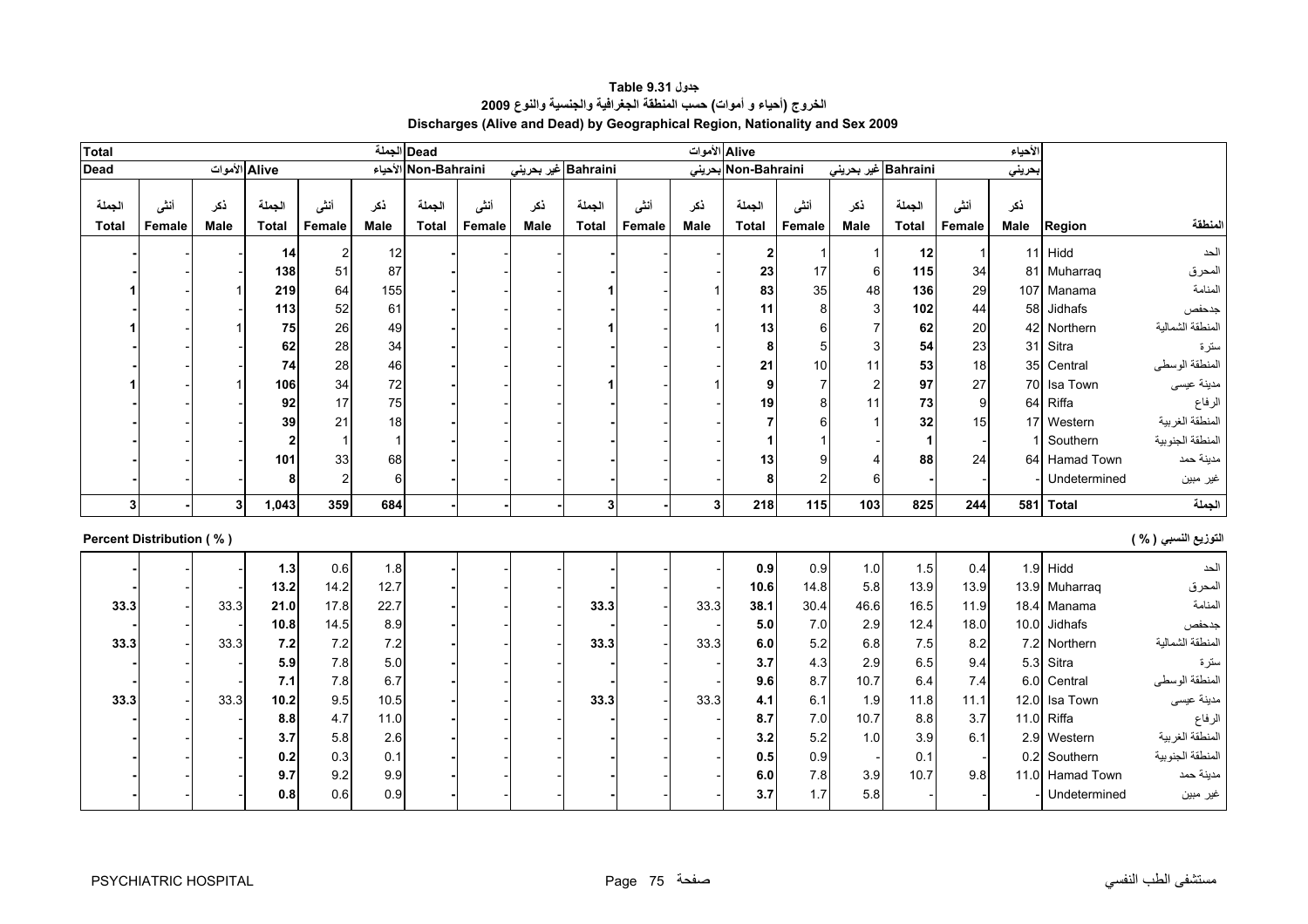**جدول 9.32 Table الخروج (أحياء <sup>و</sup> أموات) حسب الحالة الإجتماعية والجنسية والنوع <sup>2009</sup> Discharges (Alive and Dead) by Marital Status, Nationality and Sex 2009** 

<span id="page-7-0"></span>

| Total                    |        |               |        |        |      | Dead الجملة          |        |      |                         |        | Alive الأموات |                     |                 |                             |              |        | الأحياء |                       |        |
|--------------------------|--------|---------------|--------|--------|------|----------------------|--------|------|-------------------------|--------|---------------|---------------------|-----------------|-----------------------------|--------------|--------|---------|-----------------------|--------|
| Dead                     |        | Alive الأموات |        |        |      | الأحياء Non-Bahraini |        |      | Bahraini غير بحريني     |        |               | Non-Bahraini بحرينى |                 | Bahraini غير بحرين <i>ي</i> |              |        | بحريني  |                       |        |
|                          |        |               |        |        |      |                      |        |      |                         |        |               |                     |                 |                             |              |        |         |                       |        |
| الجملة                   | أننى   | نكر           | الجملة | أنشى   | ذكر  | الجملة               | أنشى   | ذكر  | الجملة                  | أننسى  | ذكر           | الجملة              | أنشى            | نكر                         | الجملة       | أنشى   | ذكر     | الحالة الإجتماعية     |        |
| <b>Total</b>             | Female | Male          | Total  | Female | Male | <b>Total</b>         | Female | Male | <b>Total</b>            | Female | Male          | Total               | Female          | Male                        | <b>Total</b> | Female | Male    | <b>Marital Status</b> |        |
| $\mathbf{2}$             |        | c             | 744    | 231    | 513  |                      |        |      | $\overline{\mathbf{c}}$ |        | $\Omega$      | 188                 | 102             | 86                          | 556          | 129    |         | 427 Single            | أعزب   |
|                          |        |               | 253    | 104    | 149  |                      |        |      |                         |        |               | 29                  | 13 <sup>1</sup> | 16 <sup>1</sup>             | 224          | 91     |         | 133 Married           | متزوج  |
|                          |        |               | 13     | 9      |      |                      |        |      |                         |        |               |                     |                 |                             | 12           | 9      |         | 3 Widowed             | أرمل   |
|                          |        |               | 33     | 15     | 18   |                      |        |      |                         |        |               |                     |                 |                             | 33           | 15     |         | 18 Divorced           | مطلق   |
| 3                        |        | 3             | 1,043  | 359    | 684  |                      |        |      | 3                       |        | 2             | 218                 | 115             | 103                         | 825          | 244    | 581     | <b>Total</b>          | الجملة |
|                          |        |               |        |        |      |                      |        |      |                         |        |               |                     |                 |                             |              |        |         |                       |        |
| Percent Distribution (%) |        |               |        |        |      |                      |        |      |                         |        |               |                     |                 |                             |              |        |         | التوزيع النسبي ( % )  |        |
| 66.7                     |        | 66.7          | 71.3   | 64.3   | 75.0 |                      |        |      | 66.7                    |        | 66.7          | 86.2                | 88.7            | 83.5                        | 67.4         | 52.9   |         | 73.5 Single           | أعزب   |

| 66.7 | 66.7 | 71.3 | 64.3 | 75.0 |  | 66.7 | 66.7 | 86.2             | 88.7 | 83.5 | 67.4             | 52.9 | 73.5 Single  | اعزب  |
|------|------|------|------|------|--|------|------|------------------|------|------|------------------|------|--------------|-------|
| 33.3 | 33.3 | 24.3 | 29.0 | 21.8 |  | 33.3 | 33.3 | 13.3             | 11.3 | 15.5 | 27.2             | 37.3 | 22.9 Married | متزوج |
|      |      | 1.2  | 2.5  | 0.6  |  |      |      | 0.5 <sub>1</sub> |      | 1.0  | 1.5              | 3.7  | 0.5 Widowed  | ارمل  |
|      |      | 3.2  | 4.2  | 2.6  |  |      |      |                  |      |      | 4.0 <sub>1</sub> | 6.1  | 3.1 Divorced | مطلق  |
|      |      |      |      |      |  |      |      |                  |      |      |                  |      |              |       |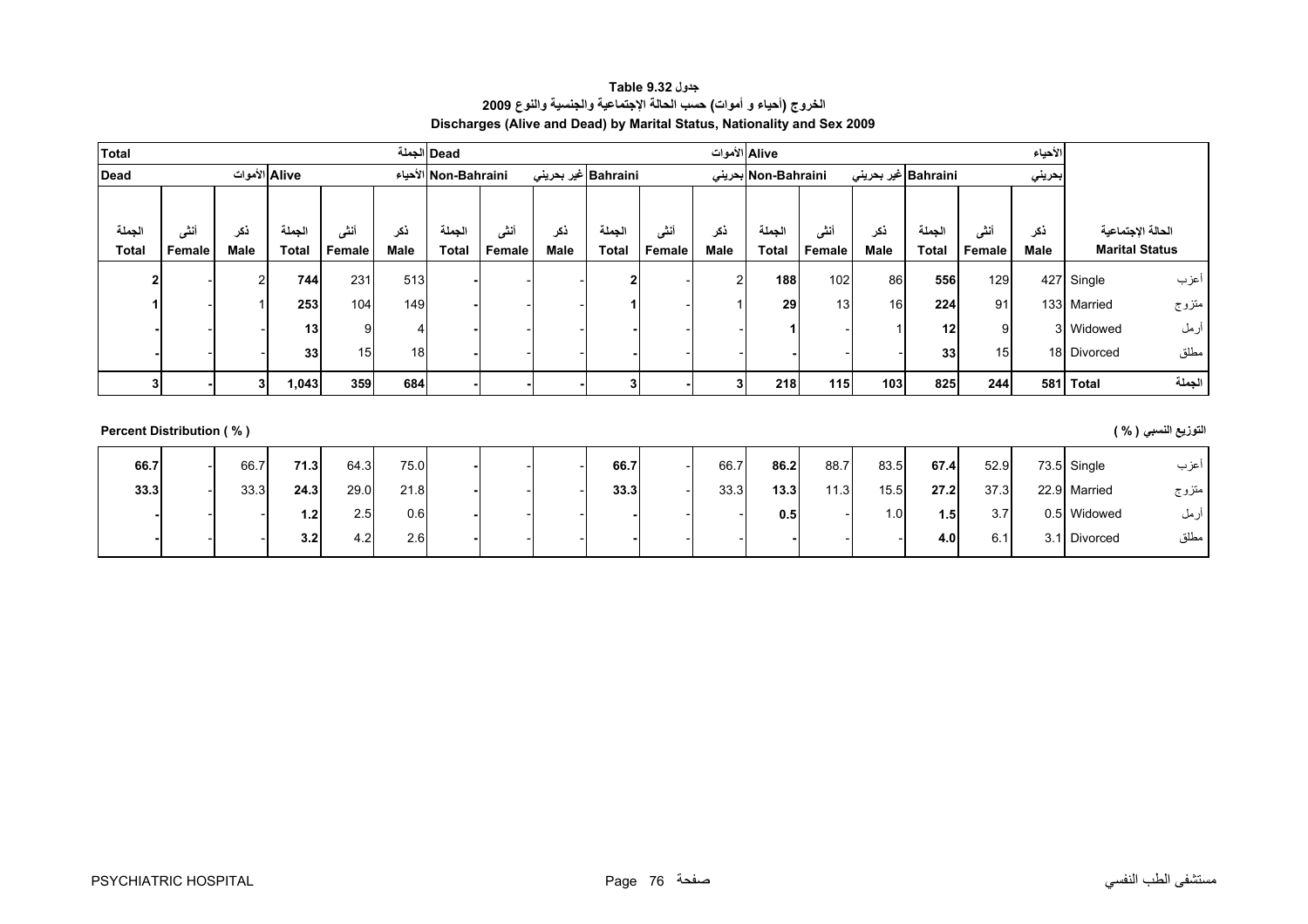# **جدول 9.33 Table الخروج (أحياء <sup>و</sup> أموات) حسب الجنسية والنوع <sup>2009</sup> Discharges (Alive and Dead) by Nationality and Sex 2009**

<span id="page-8-0"></span>

|                                              | <b>Total</b>            |        |                | Dead الجملة  |        | Alive الأموات           |                |                | الأحياء     |                                                |
|----------------------------------------------|-------------------------|--------|----------------|--------------|--------|-------------------------|----------------|----------------|-------------|------------------------------------------------|
|                                              |                         |        |                |              |        |                         |                |                |             |                                                |
|                                              | الجملة                  | أننى   | نكر            | الجملة       | أنشى   | نكر                     | الجملة         | أنثى           | ذكر         |                                                |
| <b>Nationality</b>                           | <b>Total</b>            | Female | <b>Male</b>    | <b>Total</b> | Female | <b>Male</b>             | <b>Total</b>   | Female         | <b>Male</b> | الجنسية                                        |
| Bahraini                                     | 828                     | 244    | 584            | 3            |        | 3                       | 825            | 244            | 581         | بحريني                                         |
| Indian                                       | 54                      | 13     | 41             |              |        |                         | 54             | 13             | 41          | هندي                                           |
| Pakistani                                    | 10                      |        | g              |              |        |                         | 10             |                | 9           | باكستاني                                       |
| Other Arab                                   | 15                      |        | 8              |              |        |                         | 15             |                | 8           | عرب أخرون                                      |
| Bangladeshi                                  | 8                       |        |                |              |        |                         | 8              |                |             | بنغالي                                         |
| Philipino                                    | 12                      | 9      | 3              |              |        |                         | 12             | $\mathbf{Q}$   | 3           | فليبيني                                        |
| Saudi Arabian                                | 16                      | 6      | 10             |              |        |                         | 16             | 6              | 10          | سعودي                                          |
| Iranian                                      | 9                       |        | 9              |              |        |                         | 9              |                | 9           | إيراني                                         |
| Srilankan                                    | $\overline{\mathbf{c}}$ |        |                |              |        |                         | $\overline{2}$ |                |             | سيلانى                                         |
| Other Countries of Gulf Co-operation Council | 10                      |        |                |              |        |                         | 10             | $\overline{2}$ | 8           | الدول الأخرى لمجلس النعاون لدول الخليج العربية |
| European                                     | $\overline{2}$          |        |                |              |        |                         | $\mathbf{2}$   | 1              |             | أوروبي                                         |
| <b>Other Asians</b>                          | 11                      | 9      |                |              |        |                         | 11             | 9              |             | أسيويون أخرون                                  |
| African (non Arab)                           | 67                      | 65     | $\overline{c}$ |              |        |                         | 67             | 65             | 2           | أفريقي (غير عربي)                              |
| American                                     | $\mathbf{2}$            |        | $\overline{c}$ |              |        |                         | $\overline{2}$ |                | 2           | أمريكي                                         |
| Total                                        | 1,046                   | 359    | 687            | $\mathbf{3}$ |        | $\overline{\mathbf{3}}$ | 1,043          | 359            | 684         | الجملة                                         |
| <b>Percent Distribution (%)</b>              |                         |        |                |              |        |                         |                |                |             | التوزيع النسبي ( % )                           |
|                                              |                         |        |                |              |        |                         |                |                |             |                                                |
| Bahraini                                     | 79.2                    | 68.0   | 85.0           | 100.0        |        | 100.0                   | 79.1           | 68.0           | 84.9        | بحريني                                         |
| Indian                                       | 5.2                     | 3.6    | 6.0            |              |        |                         | 5.2            | 3.6            | 6.0         | هندي                                           |
| Pakistani                                    | 1.0                     | 0.3    | 1.3            |              |        |                         | 1.0            | 0.3            | 1.3         | باكستاني                                       |
| <b>Other Arab</b>                            | 1.4                     | 1.9    | 1.2            |              |        |                         | 1.4            | 1.9            | 1.2         | عرب أخرون                                      |
| Bangladeshi                                  | 0.8                     | 0.3    | 1.0            |              |        |                         | 0.8            | 0.3            | 1.0         | بنغالي                                         |
| Philipino                                    | $1.1$                   | 2.5    | 0.4            |              |        |                         | 1.2            | 2.5            | 0.4         | فليبيني                                        |
| Saudi Arabian                                | 1.5                     | 1.7    | 1.5            |              |        |                         | 1.5            | 1.7            | 1.5         | سعودي                                          |
| Iranian                                      | 0.9                     |        | 1.3            |              |        |                         | 0.9            |                | 1.3         | إيراني                                         |
| Srilankan                                    | 0.2                     | 0.3    | 0.1            |              |        |                         | 0.2            | 0.3            | 0.1         | سيلاني                                         |
| Other Countries of Gulf Co-operation Council | 1.0                     | 0.6    | 1.2            |              |        |                         | 1.0            | 0.6            | 1.2         | الدول الأخرى لمجلس النعاون لدول الخليج العربية |
| European                                     | 0.2                     | 0.3    | 0.1            |              |        |                         | 0.2            | 0.3            | 0.1         | أوروبي<br>أسيويون أخرون                        |
| <b>Other Asians</b>                          | 1.1                     | 2.5    | 0.3            |              |        |                         | 1.1            | 2.5            | 0.3         |                                                |
| African (non Arab)                           | 6.4                     | 18.1   | 0.3            |              |        |                         | 6.4            | 18.1           | 0.3         | أفريقي (غير عربي)                              |
| American                                     | 0.2                     |        | 0.3            |              |        |                         | 0.2            |                | 0.3         | أمريكي                                         |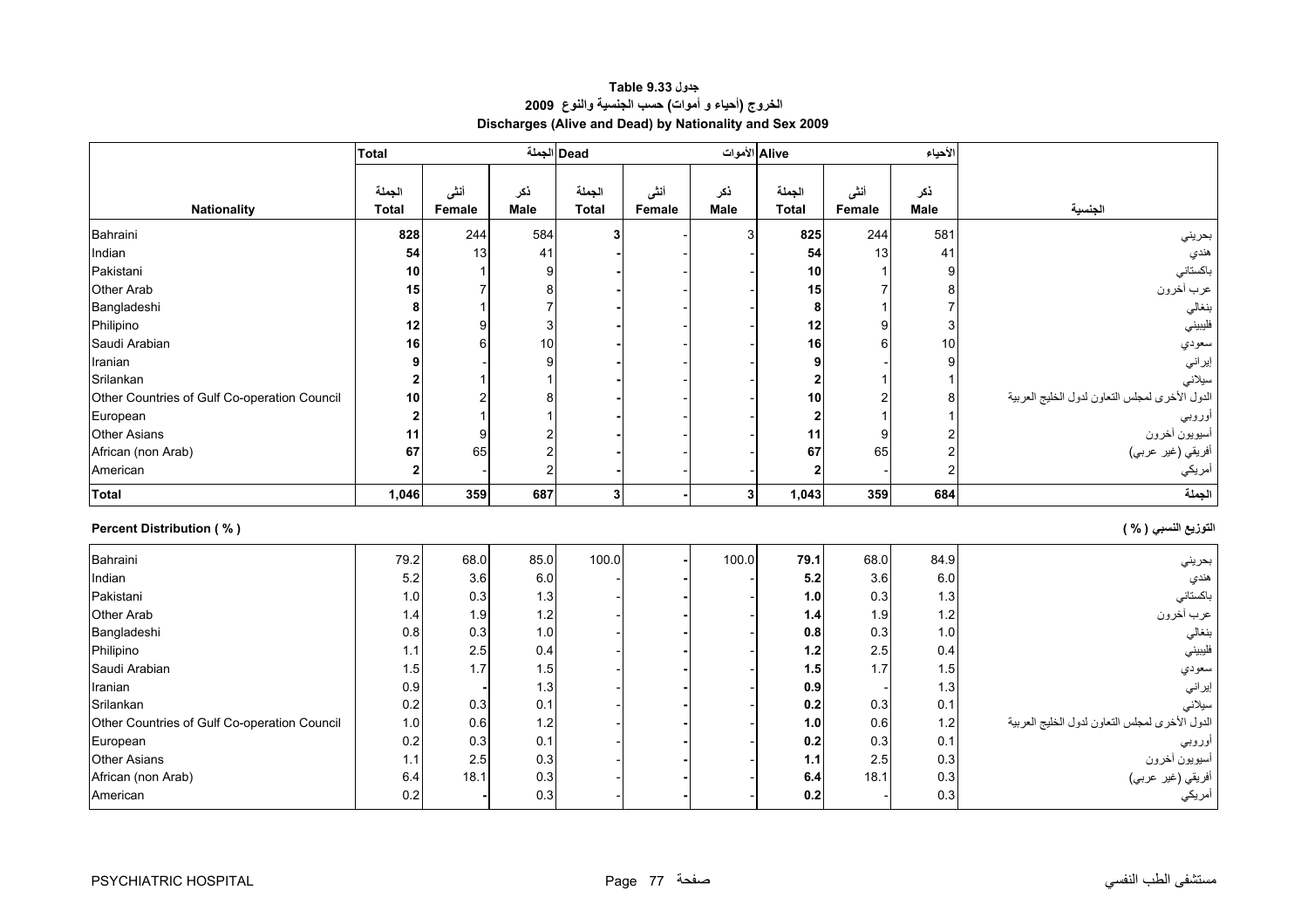<span id="page-9-0"></span>

| الجملة<br><b>Total</b> | الاقامة<br>الطويلة<br>Long Term<br><b>Rehabilitation</b> | التخلف<br>العقلى<br><b>Mental</b><br><b>Retardation</b> | الطب النفسي<br>لكبار السن<br>Psycho-<br><b>Geriatric</b> | وحدة الكحول<br>والمخدرات<br>Drug &<br>Alcohol | الوحدة النفسية<br>للأطفال<br>Child &<br><b>Adolescent</b> | الطب النفسي<br><b>Psychiatric</b> |                    | الجنسية<br><b>Nationality</b> | حالة الخروج<br><b>Discharged Status</b>  |
|------------------------|----------------------------------------------------------|---------------------------------------------------------|----------------------------------------------------------|-----------------------------------------------|-----------------------------------------------------------|-----------------------------------|--------------------|-------------------------------|------------------------------------------|
| 674                    |                                                          | 37                                                      | 83                                                       | 115                                           | 74                                                        |                                   | 365 Bah            | بحريني                        | خروج حي للمنزل                           |
| 199                    |                                                          |                                                         | 20                                                       | 19                                            | $\overline{7}$                                            |                                   | 153 Non Bah        | غير بحريني                    | Routine discharge home                   |
| 144                    |                                                          | 3                                                       | 14                                                       | 55                                            | 4                                                         |                                   | 68 Bah             | بحريني                        | خروج ضد رغبة الطبيب                      |
| 17                     |                                                          |                                                         |                                                          | $\overline{c}$                                |                                                           |                                   | 15 Non Bah         | غير بحريني                    | Left against medical advice              |
| 3                      |                                                          | 3                                                       |                                                          |                                               |                                                           |                                   | - Bah<br>- Non Bah | بحريني<br>غير بحريني          | وفاة قبل 48 ساعة<br>Died before 48 hours |
|                        |                                                          |                                                         |                                                          |                                               |                                                           |                                   | - Bah<br>- Non Bah | بحريني<br>غير بحريني          | وفاة بعد 48 ساعة<br>Died after 48 hours  |
|                        |                                                          |                                                         |                                                          |                                               |                                                           |                                   |                    |                               |                                          |
| 7                      |                                                          | 3                                                       | 3                                                        |                                               |                                                           |                                   | - Bah              | بحريني                        | تحويل الى مستشفيات اخر ي                 |
| 2                      |                                                          |                                                         |                                                          |                                               |                                                           |                                   | 2 Non Bah          | غير بحريني                    | Transferred to other hospitals           |
| 828                    |                                                          | 46                                                      | 100                                                      | 171                                           | 78                                                        |                                   | 433 Bah            | بحريني                        |                                          |
| 218                    |                                                          |                                                         | 20                                                       | 21                                            | 7                                                         |                                   | 170 Non-Bah        | غير بحريني                    | الجملة<br><b>Total</b>                   |
| 1,046                  |                                                          | 46                                                      | 120                                                      | 192                                           | 85                                                        |                                   | 603 Total          | الجملة                        |                                          |

#### **جدول 9.34 Table الخروج حسب حالة الخروج والقسم والجنسية <sup>2009</sup> Discharges by Discharged Status, Department and Nationality 2009**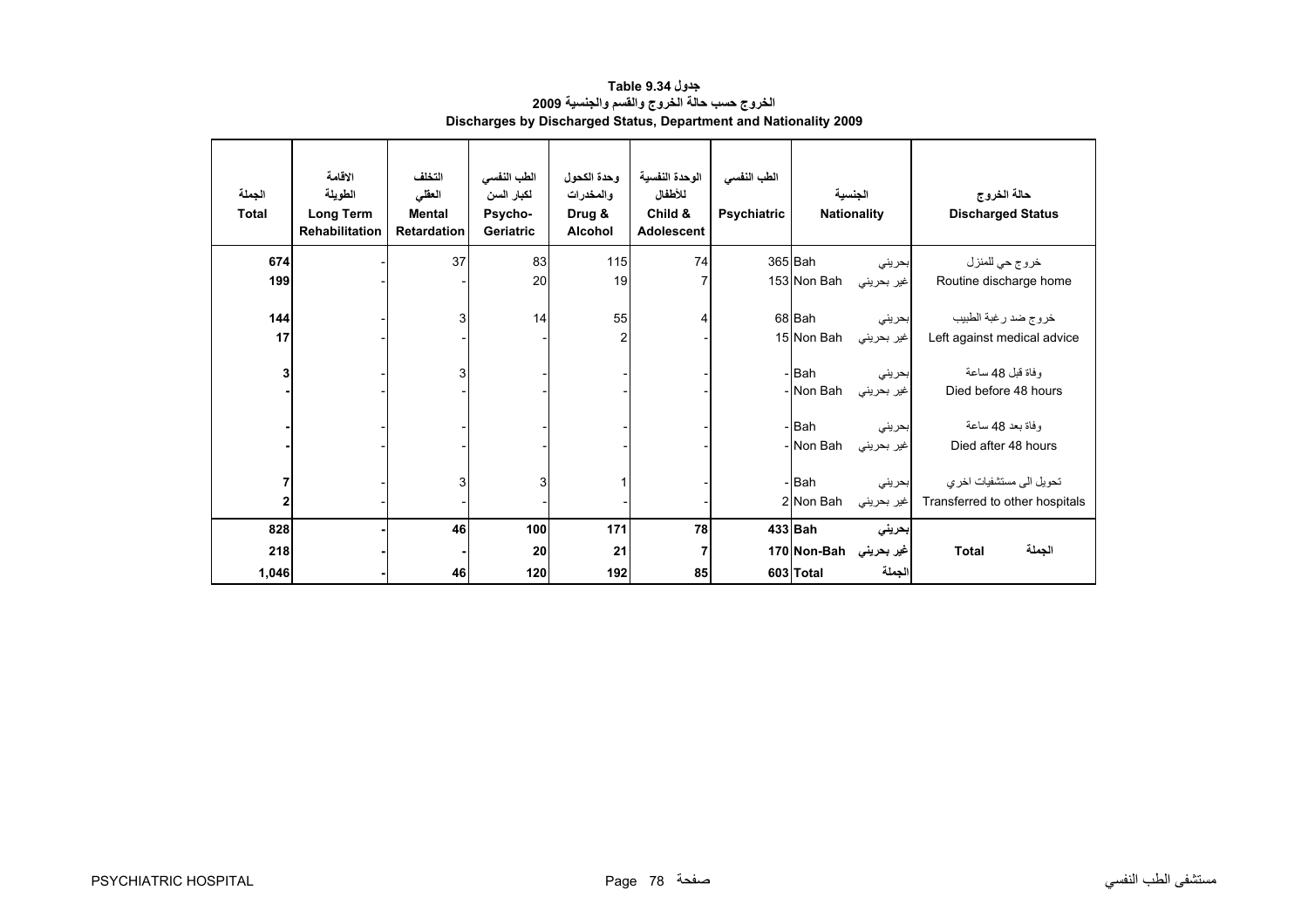<span id="page-10-0"></span>

| Male                   |                                                |                                       |                       |                     | نكور       | Female                 |                  |                     |                      |                                               | اناث       |                                            | الخروج                                        |                                                                                                         |                                             |
|------------------------|------------------------------------------------|---------------------------------------|-----------------------|---------------------|------------|------------------------|------------------|---------------------|----------------------|-----------------------------------------------|------------|--------------------------------------------|-----------------------------------------------|---------------------------------------------------------------------------------------------------------|---------------------------------------------|
| <b>Age Groups</b>      |                                                |                                       |                       |                     | فنات العمر | <b>Age Groups</b>      |                  |                     |                      |                                               | ففات العمر |                                            | الرعاية                                       |                                                                                                         |                                             |
| الجملة<br><b>Total</b> | $65+$                                          | 45-64                                 | 15-44                 | $1 - 14$            | $<$ 1 yrs  | الجملة<br><b>Total</b> | $65+$            | 45-64               | 15-44                | $1 - 14$                                      | <1 yrs     | الأجمالي<br>العام<br>Grand<br><b>Total</b> | الأقامة<br>DISCH.<br><b>DOC</b><br><b>ALS</b> | التشخيص الرئيسي<br><b>Principal Diagnosis</b>                                                           | رمز<br>التصنيف<br>ICD <sub>10</sub><br>Code |
| 176<br>14,470<br>82.2  | 17<br>4,570<br>268.8                           | 48<br>1,854<br>38.6                   | 110<br>7,914<br>71.9  | -1<br>132<br>132.0  |            | 79<br>3,304<br>41.8    | 3<br>98<br>32.7  | 21<br>1,391<br>66.2 | 55<br>1,815<br>33.0  |                                               |            | 255<br>17,774<br>69.7                      | Disch<br><b>Doc</b><br>Als                    | الفصام<br>Schizophrenia                                                                                 | F20                                         |
| 160<br>8,237<br>51.5   | $\begin{array}{c} 2 \\ 28 \end{array}$<br>14   | 46<br>1,566<br>34.0                   | 112<br>6,643<br>59.3  |                     |            | 2<br>44<br>22.0        |                  |                     | 44<br>22             |                                               |            | 162<br>8,281<br>51.1                       | Disch<br>Doc<br>Als                           | اضطر ابات عقلية وسلوكية بسبب تعاطى الأفيونيات<br>Mental and behavioural disorders due to use of opioids | F11                                         |
| 48<br>888<br>18.5      |                                                | $\overline{4}$<br>98<br>24.5          | 44<br>790<br>18.0     |                     |            | 77<br>1,177<br>15.3    |                  | 39<br>13.0          | 74<br>1,138<br>15.4  |                                               |            | 125<br>2,065<br>16.5                       | Disch<br>Doc<br>Als                           | الأضطر ابات الذهانبة الحادة والعار ضة<br>Acute and transient psychotic disorders                        | F <sub>23</sub>                             |
| 59<br>2,409<br>40.8    | $\begin{array}{c} 2 \\ 61 \end{array}$<br>30.5 | 18<br>532<br>29.6                     | 39<br>1.816<br>46.6   |                     |            | 61<br>2,133<br>35.0    | 8<br>645<br>80.6 | 18<br>489<br>27.2   | 35<br>999<br>28.5    |                                               |            | 120<br>4,542<br>37.9                       | Disch<br><b>Doc</b><br>Als                    | اضطراب عاطفي (وجداني) ثنائي القطب<br>Bipolar affective disorder                                         | F31                                         |
| 48<br>2,917<br>60.8    | 8<br>663<br>82.9                               | 9<br>305<br>33.9                      | 31<br>1,949<br>62.9   |                     |            | 32<br>747<br>23.3      | 129<br>18.4      | 13<br>275<br>21.2   | 12<br>343<br>28.6    |                                               |            | 80<br>3,664<br>45.8                        | Disch<br>Doc<br>Als                           | اضطراب اكتئابي راجع (متكرر)<br>Recurrent depressive disorder                                            | F33                                         |
| 41<br>10,705<br>261.1  |                                                | 6<br>562<br>93.7                      | 30<br>10,107<br>336.9 | 5<br>36<br>7.2      |            | 33<br>11,347<br>343.8  |                  | 3,254<br>650.8      | 26<br>8,081<br>310.8 | $\begin{array}{c} 2 \\ 12 \end{array}$<br>6.0 |            | 74<br>22,052<br>298.0                      | Disch<br><b>Doc</b><br>Als                    | التخلف (التأخر ) العقلى الخفيف (البسيط)<br>Mild mental retardation                                      | F70                                         |
| 20<br>1,462<br>73.1    |                                                | $\overline{7}$<br>225<br>32.1         | 13<br>1,237<br>95.2   |                     |            | 14<br>399<br>28.5      |                  |                     | 14<br>399<br>28.5    |                                               |            | 34<br>1,861<br>54.7                        | Disch<br>Doc<br>Als                           | الاضطر ابات الفصامية العاطفية (الوجدانية)<br>Schizoaffective disorders                                  | F <sub>25</sub>                             |
| 22<br>515<br>23.4      | 49<br>49                                       | $\overline{\mathbf{c}}$<br>84<br>42.0 | 19<br>382<br>20.1     |                     |            | 9<br>220<br>24.4       |                  |                     | 8<br>132<br>16.5     | 88<br>88                                      |            | 31<br>735<br>23.7                          | Disch<br>Doc<br>Als                           | رد فعل حاد للإجهاد الحاد واضطرابات الهدوء النفسى<br>Reaction to severe stress, and adjustment disorders | F43                                         |
| 25<br>1,340<br>53.6    |                                                |                                       |                       | 25<br>1,340<br>53.6 |            | 5<br>202<br>40.4       |                  |                     |                      | 5<br>202<br>40.4                              |            | 30<br>1,542<br>51.4                        | Disch<br>Doc<br>Als                           | اضطر ابات مفر طة الحر اك (فر ط النشاط الحر كي)<br>Hyperkinetic disorders                                | F90                                         |

## **جدول 9.35 Table الخروج وأيام الرعاية ومتوسط مدة الإقامة حسب التشخيص الرئيسي والنوع وفئات العمر <sup>2009</sup> Discharges, DOC and Average Length of Stay by Principal Diagnosis, Sex and Age Groups 2009**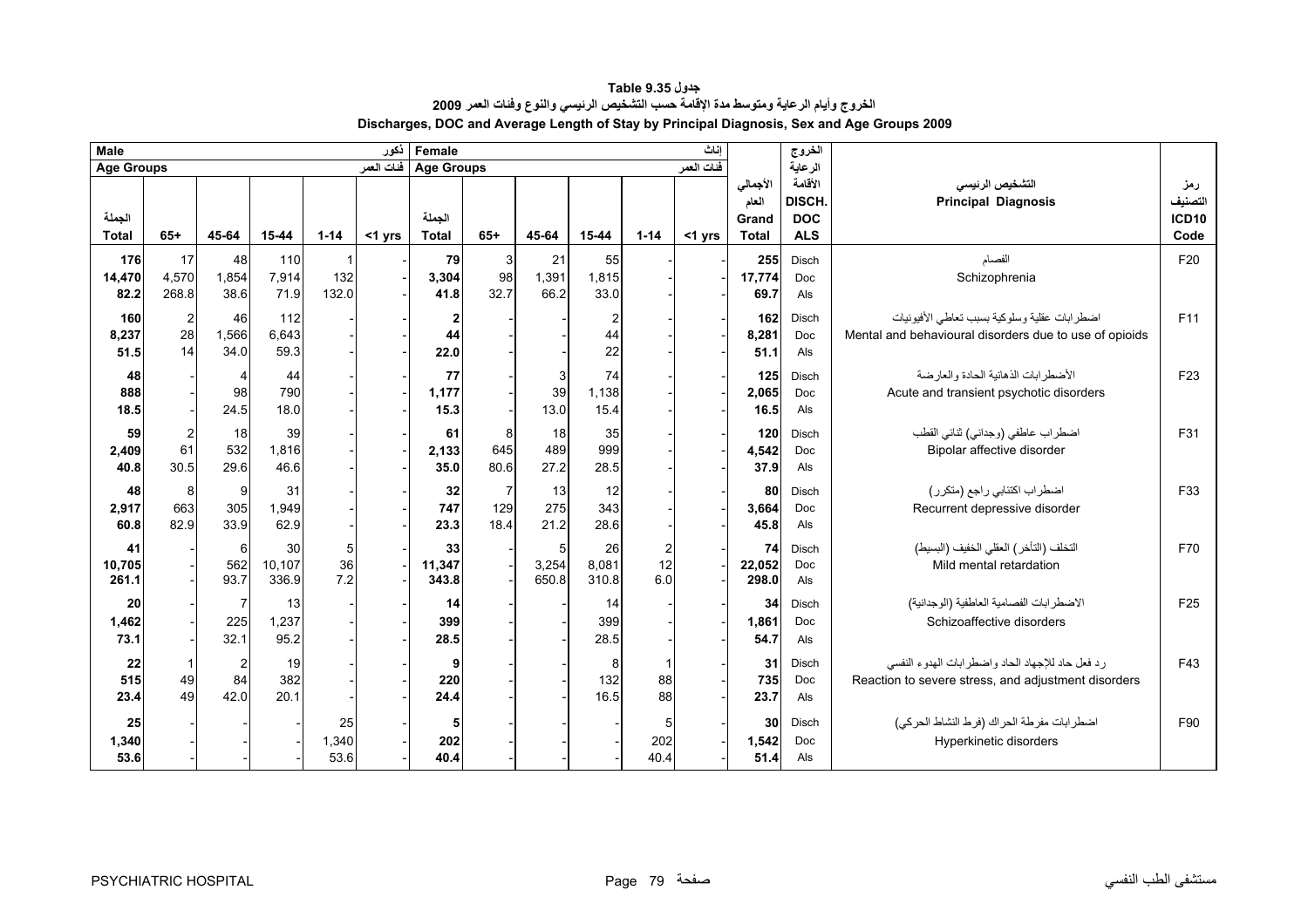#### **(Cont'd) Table 9.35 جدول ) تابع( الخروج وأيام الرعاية ومتوسط مدة الإقامة حسب التشخيص الرئيسي والنوع وفئات العمر <sup>2009</sup> Discharges, DOC and Average Length of Stay by Principal Diagnosis, Sex and Age Groups 2009**

| <b>Male</b>            |                   |                              |                   |                   | نكور       | Female                     |                |                 |                  |                          | اناث       |                                            | الغروج                                        |                                                                                                                                                          |                                        |
|------------------------|-------------------|------------------------------|-------------------|-------------------|------------|----------------------------|----------------|-----------------|------------------|--------------------------|------------|--------------------------------------------|-----------------------------------------------|----------------------------------------------------------------------------------------------------------------------------------------------------------|----------------------------------------|
| <b>Age Groups</b>      |                   |                              |                   |                   | فنات العمر | Age Groups                 |                |                 |                  |                          | فنات العمر |                                            | الرعاية                                       |                                                                                                                                                          |                                        |
| الجملة<br><b>Total</b> | $65+$             | 45-64                        | 15-44             | $1 - 14$          | <1 yrs     | الجملة<br><b>Total</b>     | $65+$          | 45-64           | 15-44            | $1 - 14$                 | <1 yrs     | الأجمالي<br>العام<br>Grand<br><b>Total</b> | الأقامة<br>DISCH.<br><b>DOC</b><br><b>ALS</b> | التشخيص الرئيسي<br><b>Principal Diagnosis</b>                                                                                                            | رمز<br>التصنيف<br><b>ICD10</b><br>Code |
| 19<br>1,597<br>84.1    | 2<br>1,214<br>607 | $\overline{2}$<br>43<br>21.5 | 15<br>340<br>22.7 |                   |            | 7<br>239<br>34.1           |                | 2<br>92<br>46.0 | 4<br>142<br>35.5 | 1<br>5 <sup>5</sup><br>5 |            | 26<br>1,836<br>70.6                        | Disch<br>Doc<br>Als                           | نائية هوسية - حدث جنوني<br>Manic episode                                                                                                                 | F30                                    |
| 8<br>140<br>17.5       |                   |                              | 8<br>140<br>17.5  |                   |            | 7<br>119<br>17.0           |                | 45<br>45        | 6<br>74<br>12    |                          |            | 15<br>259<br>17.3                          | Disch<br><b>Doc</b><br>Als                    | التسمم بالمسكنات أو مضادات الحمى أو مضادات الروماتيزم<br>Poisoning by nonopioid analgesics, antipyretics<br>and antirheumatics                           | F39                                    |
| 9<br>7,029<br>781.0    | 7,029<br>781      |                              |                   |                   |            | 5<br>171<br>34.2           | 5<br>171<br>34 |                 |                  |                          |            | 14<br>7,200<br>514.3                       | Disch<br><b>Doc</b><br>Als                    | خرف (خبل) الز هايمر) الخرف الكهلي<br>Dementia in Alzheimer's disease                                                                                     | F00                                    |
| 62<br>15.5             |                   | 28<br>28.0                   | 3<br>34<br>11.3   |                   |            | 6<br>232<br>38.7           |                | 86<br>28.7      | 3<br>146<br>48.7 |                          |            | 10<br>294<br>29.4                          | Disch<br>Doc<br>Als                           | حدث إكتئابئ<br>Depressive episode                                                                                                                        | F32                                    |
| 5<br>280<br>56.0       |                   |                              |                   | 51<br>280<br>56.0 |            | 5<br>267<br>53.4           |                |                 |                  | 5<br>267<br>53.4         |            | 10<br>547<br>54.7                          | Disch<br>Doc<br>Als                           | اضطر ابات نوعية في نماء مهارات الدراسة (المهارات الدراسية)<br>Specific developmental disorders of scholastic skills                                      | F81                                    |
| 7<br>152<br>21.7       |                   | 10<br>10.0                   | 6<br>142<br>24    |                   |            | $\boldsymbol{2}$<br>2.0    |                |                 |                  |                          |            | 8<br>154<br>19.3                           | Disch<br>Doc<br>Als                           | اضطر ابات نو عية للشخصية<br>Specific personality disorders                                                                                               | F60                                    |
| 53<br>7.6              |                   |                              |                   | 53<br>7.6         |            | 1<br>9<br>9.0              |                |                 |                  | $\overline{9}$<br>9      |            | 8<br>62<br>7.8                             | Disch<br>Doc<br>Als                           | اضطرابات تنموية في المشاركة الاجتماعية<br>Pervasive developmental disorders                                                                              | F84                                    |
| 5<br>105<br>21.0       |                   |                              |                   | 5<br>105<br>21    |            | 3<br>33<br>11.0            |                |                 |                  | $\mathsf 3$<br>33<br>11  |            | 8<br>138<br>17.3                           | Disch<br>Doc<br>Als                           | اضطرابات الأداء الاجتماعي ذات بداية خاصة بمرحلة الطفولة والمراهقة<br>Disorders of social functioning with onset specific<br>to childhood and adolescence | F94                                    |
| 3<br>95<br>31.7        |                   | $\overline{c}$<br>45<br>23   | 50<br>50          |                   |            | $\mathbf{2}$<br>54<br>27.0 |                | 23<br>23        | 31<br>31         |                          |            | 5<br>149<br>29.8                           | Disch<br>Doc<br>Als                           | الاضطر ابات التو همية الباقية (العنيدة)<br>Persistent delusional disorders                                                                               | F <sub>22</sub>                        |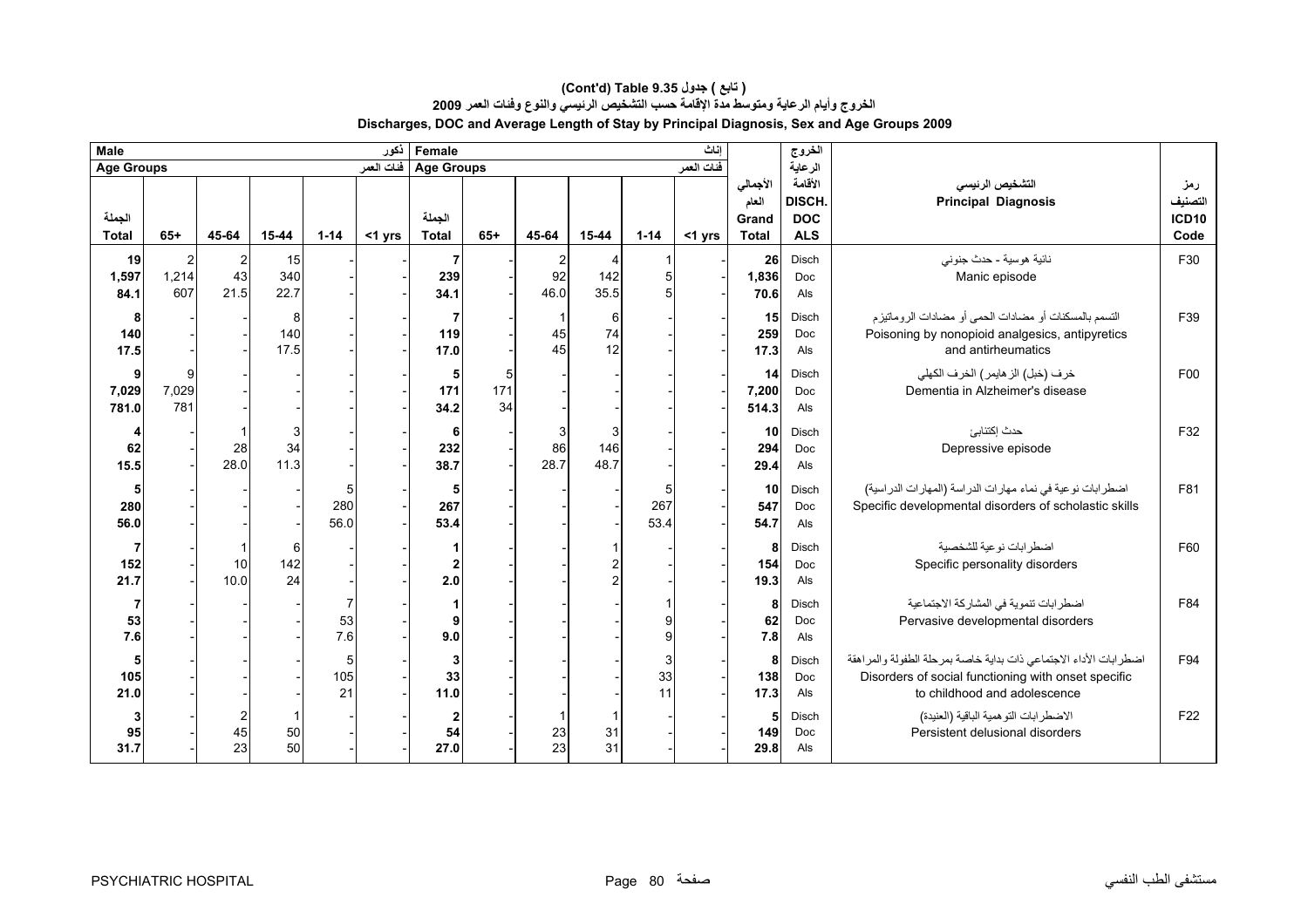#### **(Cont'd) Table 9.35 جدول ) تابع( الخروج وأيام الرعاية ومتوسط مدة الإقامة حسب التشخيص الرئيسي والنوع وفئات العمر <sup>2009</sup> Discharges, DOC and Average Length of Stay by Principal Diagnosis, Sex and Age Groups 2009**

| <b>Male</b>                             |       |                                      |                 |                              | ذكور   | Female<br>اناث         |       |       |               |               |           |                                            | الغروج                                        |                                                                                                                                                        |                                        |
|-----------------------------------------|-------|--------------------------------------|-----------------|------------------------------|--------|------------------------|-------|-------|---------------|---------------|-----------|--------------------------------------------|-----------------------------------------------|--------------------------------------------------------------------------------------------------------------------------------------------------------|----------------------------------------|
| <b>Age Groups</b>                       |       | فنات العمر<br>Age Groups فَنات العمر |                 |                              |        |                        |       |       | الرعاية       |               |           |                                            |                                               |                                                                                                                                                        |                                        |
| الجملة<br><b>Total</b>                  | $65+$ | 45-64                                | $15 - 44$       | $1 - 14$                     | <1 yrs | الجملة<br><b>Total</b> | $65+$ | 45-64 | $15 - 44$     | $1 - 14$      | $<$ 1 yrs | الأجمالي<br>العام<br>Grand<br><b>Total</b> | الأقامة<br>DISCH.<br><b>DOC</b><br><b>ALS</b> | التشخيص الرئيسي<br><b>Principal Diagnosis</b>                                                                                                          | رمز<br>التصنيف<br><b>ICD10</b><br>Code |
| $\mathbf{2}$<br>87<br>43.5              |       | 52<br>52.0                           | 35<br>35.0      |                              |        | 3<br>91<br>30.3        |       |       | 3<br>91<br>30 |               |           | 5<br>178<br>35.6                           | Disch<br>Doc<br>Als                           | الأضطرابات القلقية الأخرى<br>Other anxiety disorders                                                                                                   |                                        |
| 3<br>147<br>49.0                        |       | 17<br>17                             |                 | 130<br>65                    |        | 1<br>7<br>7.0          |       |       | 7.0           |               |           | Δ<br>154<br>38.5                           | Disch<br>Doc<br>Als                           | اضطرابات شخصية وسلوكية نتيجة مرض أو تلف أو اختلال وظيفي بالمخ<br>Personality and behavioural disorders due to brain<br>disease, damage and dysfunction | F07                                    |
| 4<br>79<br>19.8                         |       | $\mathbf{1}$<br>12<br>12             | 3<br>67<br>22.3 |                              |        |                        |       |       |               |               |           | 4<br>79<br>19.8                            | Disch<br>Doc<br>Als                           | سوء استخدام المواد التي نؤدي إلى ادمان<br>Abuse of non-dependence-producing substances                                                                 | F <sub>55</sub>                        |
| $\mathbf{3}$<br>89<br>29.7              |       |                                      |                 | 3<br>89<br>29.7              |        | 1<br>56<br>56.0        |       |       |               | 1<br>56<br>56 |           | 4<br>145<br>36.3                           | Disch<br>Doc<br>Als                           | اضطرابات افية (انفعالية) دون بداية خاصة بمرحلة الطفولة<br>Emotional disorders with onset specific to childhood                                         | F93                                    |
| $\overline{\mathbf{c}}$<br>225<br>112.5 |       |                                      |                 | $\overline{2}$<br>225<br>113 |        | 1<br>5<br>5.0          |       |       |               |               |           | 3<br>230<br>76.7                           | Disch<br>Doc<br>Als                           | اضطرابات التصرف<br>Conduct disorders                                                                                                                   | F91                                    |
| 13<br>13.0                              |       | 13<br>13                             |                 |                              |        | 1<br>1<br>1.0          |       |       | 1.0           |               |           | $\overline{2}$<br>14<br>7.0                | Disch<br>Doc<br>Als                           | اضطرابات المزاج (العاطفية العنيدة)<br>Persistent mood [affective] disorders                                                                            |                                        |
| 1<br>32<br>32.0                         |       | -1<br>32<br>32                       |                 |                              |        | 1<br>64<br>64.0        |       |       | 64<br>64.0    |               |           | $\mathbf{2}$<br>96<br>48.0                 | Disch<br>Doc<br>Als                           | اضطراب وسواسي قهري (قسري)<br>Obsessive-compulsive disorder                                                                                             |                                        |
| 4,670<br>4670.0                         |       |                                      | 4,670<br>4670.0 |                              |        |                        |       |       |               |               |           | 1<br>4,670<br>4670.0                       | Disch<br>Doc<br>Als                           | اضطراب عاطفي (وجداني) ثنائي القطب<br>Bipolar affective disorder                                                                                        | F31                                    |
| 3.0                                     | 3     |                                      |                 |                              |        |                        |       |       |               |               |           | 3.0                                        | Disch<br>Doc<br>Als                           | الخرف (الخبل) الوعائي<br>Vascular dementia                                                                                                             | F <sub>01</sub>                        |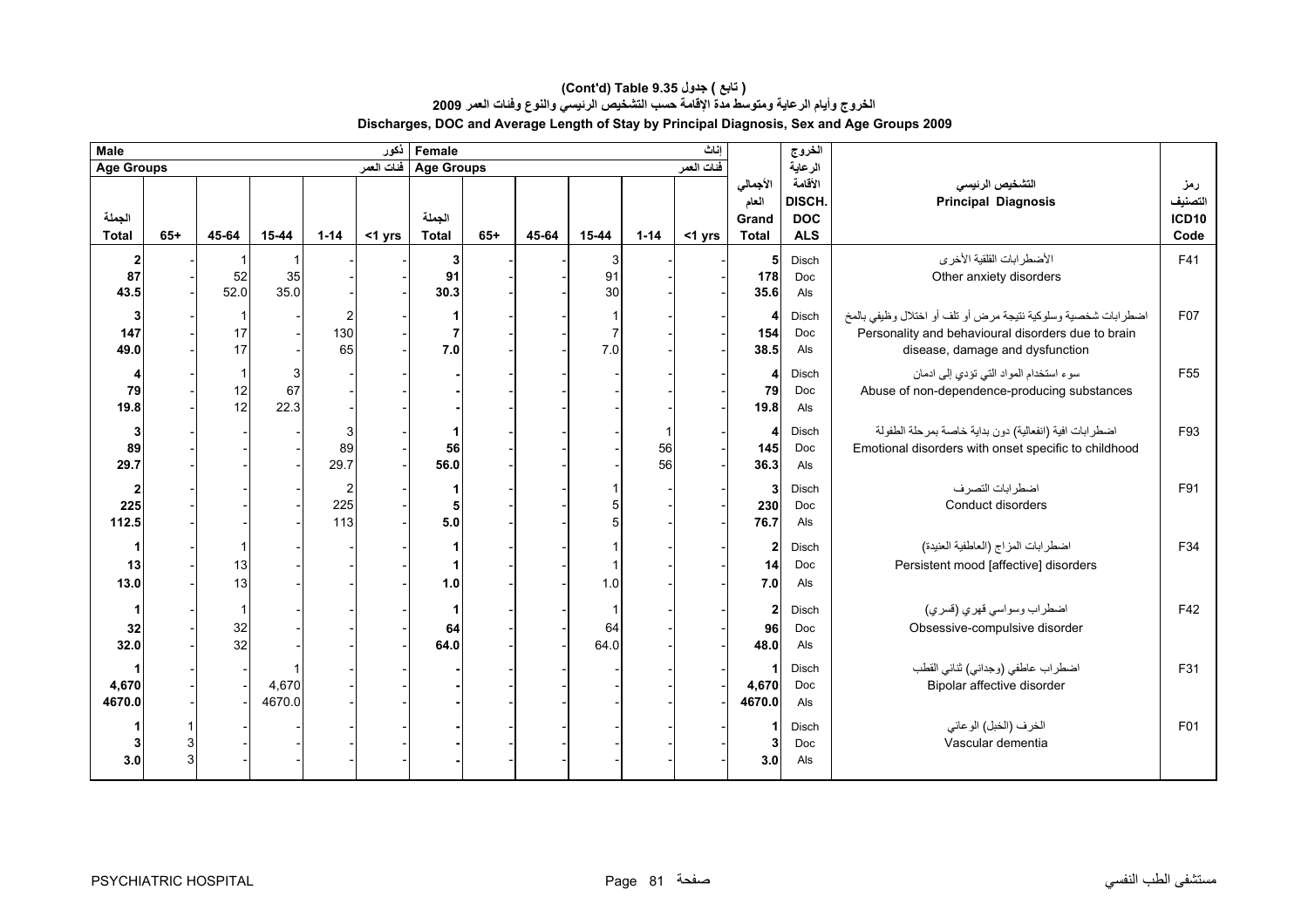#### **الخروج وأيام الرعاية ومتوسط مدة الإقامة حسب التشخيص الرئيسي والنوع وفئات العمر <sup>2009</sup> Discharges, DOC and Average Length of Stay by Principal Diagnosis, Sex and Age Groups 2009 (Cont'd) Table 9.35 جدول ) تابع(**

| <b>Male</b><br>Female<br>ذكور |                     |                    |                     |                   |        |                                        |                   |                   |                     | اناث            |           | الخروج                                     |                                                     |                                                                                                                                 |                                             |  |
|-------------------------------|---------------------|--------------------|---------------------|-------------------|--------|----------------------------------------|-------------------|-------------------|---------------------|-----------------|-----------|--------------------------------------------|-----------------------------------------------------|---------------------------------------------------------------------------------------------------------------------------------|---------------------------------------------|--|
| <b>Age Groups</b>             |                     |                    |                     |                   |        | فنات العمر<br>Age Groups فَنَاتَ العمر |                   |                   |                     |                 |           |                                            | الرعاية                                             |                                                                                                                                 |                                             |  |
| الجملة<br><b>Total</b>        | $65+$               | 45-64              | 15-44               | $1 - 14$          | <1 yrs | الجملة<br><b>Total</b>                 | $65+$             | 45-64             | 15-44               | $1 - 14$        | $<$ 1 yrs | الأجمالي<br>العام<br>Grand<br><b>Total</b> | الأقامة<br><b>DISCH</b><br><b>DOC</b><br><b>ALS</b> | التشخيص الرئيسى<br><b>Principal Diagnosis</b>                                                                                   | رمز<br>التصنيف<br>ICD <sub>10</sub><br>Code |  |
| 1,046<br>1046.0               |                     | 1,046<br>1,046     |                     |                   |        |                                        |                   |                   |                     |                 |           | 1<br>1,046<br>1046.0                       | Disch<br>Doc<br>Als                                 | متلازمة فقدان الذاكرة (النسيان) العضوي<br>Organic amnesic syndrome, not induced by alcohol<br>and other psychoactive substances | F04                                         |  |
| 17<br>17.0                    |                     |                    | 17<br>17            |                   |        |                                        |                   |                   |                     |                 |           | 17<br>17.0                                 | Disch<br>Doc<br>Als                                 | اضطرابات عقلية وسلوكية بسبب نعاطي الكحول<br>Mental and behavioural disorders due to use of alcohol                              | F <sub>10</sub>                             |  |
| 13<br>13.0                    |                     |                    | 13<br>13.0          |                   |        |                                        |                   |                   |                     |                 |           | 1<br>13<br>13.0                            | Disch<br>Doc<br>Als                                 | اضطرابات عقلية وسلوكية بسبب تعاطي الكانابينويدات<br>Mental and behavioural disorders<br>due to use of cannabinoids              | F <sub>12</sub>                             |  |
|                               |                     |                    |                     |                   |        | 95<br>95.0                             |                   |                   |                     | 95<br>95        |           | 1<br>95<br>95.0                            | Disch<br>Doc<br>Als                                 | اضطراب الأكل<br>Eating disorders                                                                                                |                                             |  |
|                               |                     |                    |                     |                   |        | 14<br>14.0                             |                   |                   | 14<br>14.0          |                 |           | 14<br>14.0                                 | Disch<br>Doc<br>Als                                 | التخلف العقلى الشديد<br>Severe mental retardation                                                                               |                                             |  |
| 687<br>58,877<br>85.7         | 42<br>13,617<br>324 | 152<br>6,524<br>43 | 438<br>36,346<br>83 | 55<br>2,390<br>43 |        | 359<br>21,032<br>58.6                  | 23<br>1,043<br>45 | 67<br>5,694<br>85 | 249<br>13,528<br>54 | 20<br>767<br>38 |           | 1,046<br>79,909<br>76.4                    | <b>DISCH</b><br><b>DOC</b><br><b>ALS</b>            | الجملة<br><b>Total</b>                                                                                                          |                                             |  |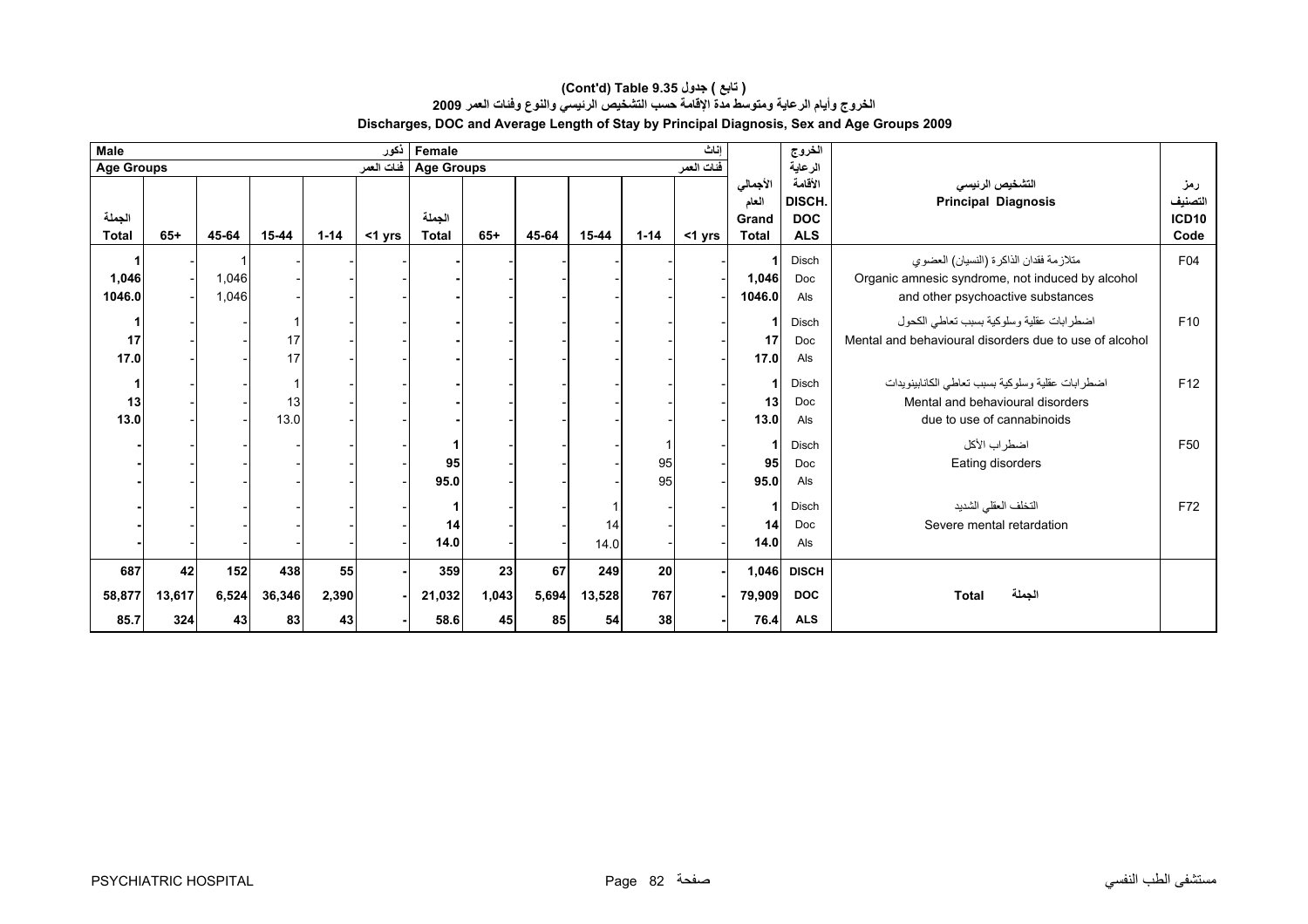# **رسم بياني 9.8 Figure الخروج حسب أعلى عشرة تشخيصات رئيسية <sup>2009</sup> Discharges by The Ten Leading Diagnosis 2009**

<span id="page-14-0"></span>